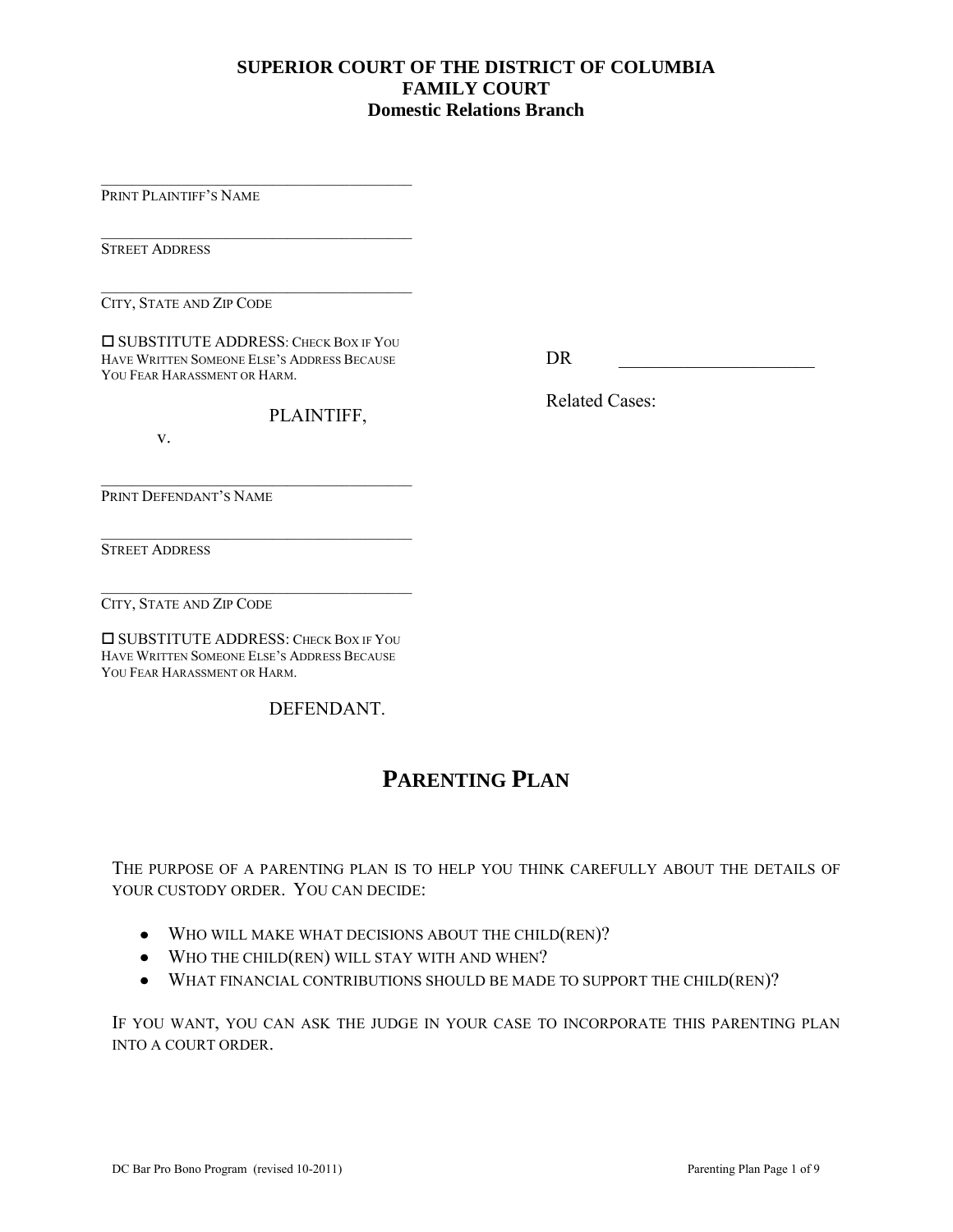#### **NOTE**:

#### IF THE PARENTING ARRANGEMENTS ARE DIFFERENT FOR SOME OF YOUR CHILDREN, YOU SHOULD WRITE UP A SEPARATE PARENTING PLAN FOR EACH CHILD.

### **THIS PARENTING PLAN INVOLVES THE FOLLOWING CHILD(REN):**

| <b>Child's Name</b> | Age | Where does this child live? |
|---------------------|-----|-----------------------------|
|                     |     |                             |
|                     |     |                             |
|                     |     |                             |
|                     |     |                             |
|                     |     |                             |
|                     |     |                             |
|                     |     |                             |
|                     |     |                             |
|                     |     |                             |
|                     |     |                             |
|                     |     |                             |
|                     |     |                             |
|                     |     |                             |
|                     |     |                             |

## **IF YOU HAVE CHILDREN NOT ADDRESSED BY THIS PARENTING PLAN, NAME HERE:**

| <b>Child's Name</b> | Age | Where does this child live? |
|---------------------|-----|-----------------------------|
|                     |     |                             |
|                     |     |                             |
|                     |     |                             |
|                     |     |                             |
|                     |     |                             |
|                     |     |                             |
|                     |     |                             |
|                     |     |                             |
|                     |     |                             |
|                     |     |                             |
|                     |     |                             |
|                     |     |                             |
|                     |     |                             |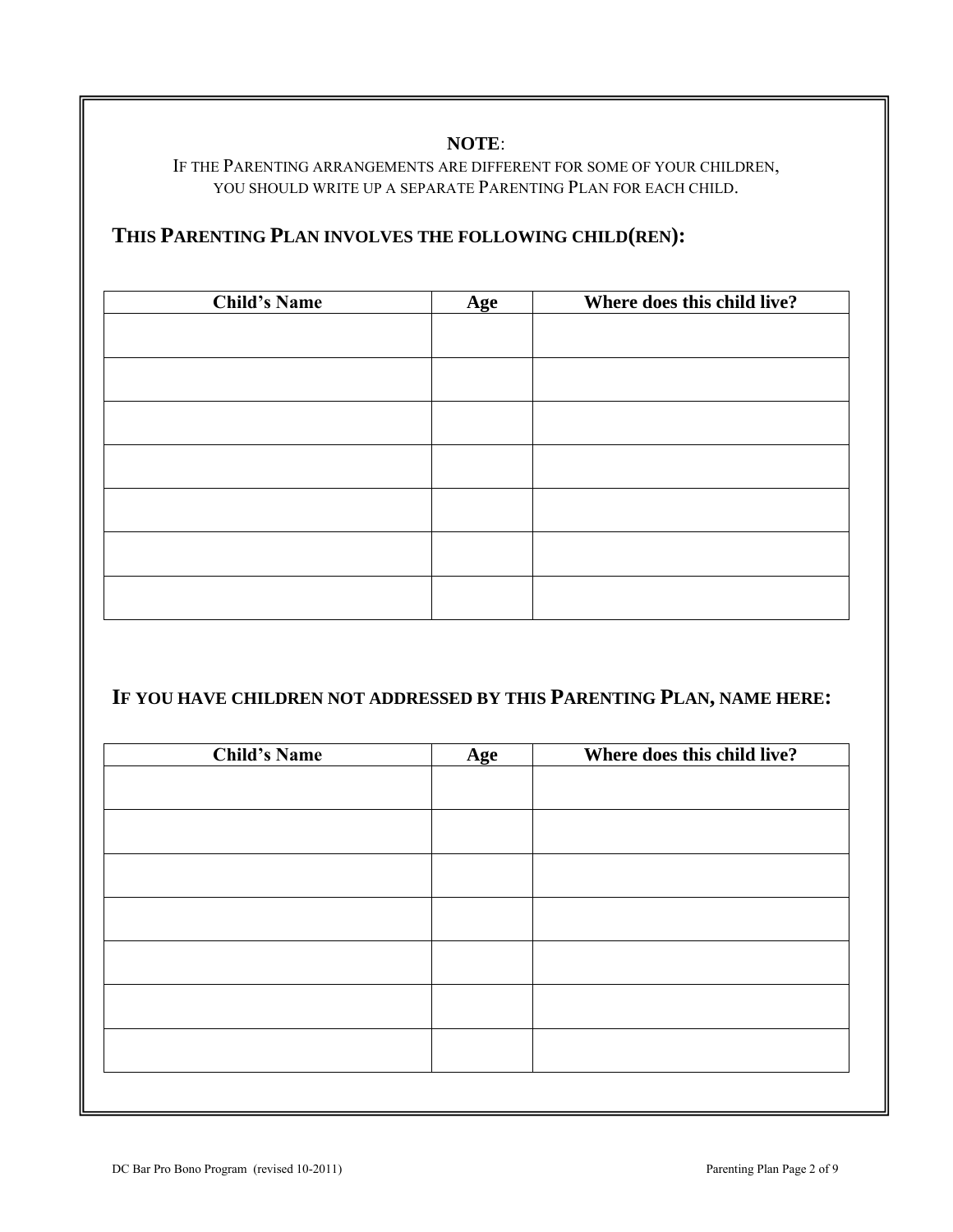## **LEGAL CUSTODY (who makes decisions about certain things)**

| <b>Diet</b>               | Both parents decide together | Plaintiff<br>Defendant |
|---------------------------|------------------------------|------------------------|
| <b>Religion</b>           | Both parents decide together | Defendant<br>Plaintiff |
| <b>Medical Care</b>       | Both parents decide together | Plaintiff<br>Defendant |
| <b>Mental Health Care</b> | Both parents decide together | Plaintiff<br>Defendant |
| <b>Discipline</b>         | Both parents decide together | Plaintiff<br>Defendant |
| <b>Choice of School</b>   | Both parents decide together | Plaintiff<br>Defendant |
| <b>Choice of Study</b>    | Both parents decide together | Plaintiff<br>Defendant |
| <b>School Activities</b>  | Both parents decide together | Plaintiff<br>Defendant |
| <b>Sports Activities</b>  | Both parents decide together | Plaintiff<br>Defendant |
|                           | Both parents decide together | Plaintiff<br>Defendant |
|                           | Both parents decide together | Plaintiff<br>Defendant |
|                           | Both parents decide together | Defendant<br>Plaintiff |

#### **What process will you use to make decisions?**

FOR EXAMPLE – THE PARENT CONFRONTED WITH OR ANTICIPATING THE CHOICE WILL CALL THE OTHER PARENT WHEN THE CHOICE PRESENTS ITSELF AND THE OTHER PARENT MUST AGREE OR DISAGREE WITHIN 24 HOURS OF ANY DEADLINE OR IF IN LESS TIME, THEN BEFORE ANY DEADLINE)

\_\_\_\_\_\_\_\_\_\_\_\_\_\_\_\_\_\_\_\_\_\_\_\_\_\_\_\_\_\_\_\_\_\_\_\_\_\_\_\_\_\_\_\_\_\_\_\_\_\_\_\_\_\_\_\_\_\_\_\_\_\_\_\_\_\_\_\_\_\_\_\_\_\_\_\_\_

If you cannot agree, which of you will make the final decision?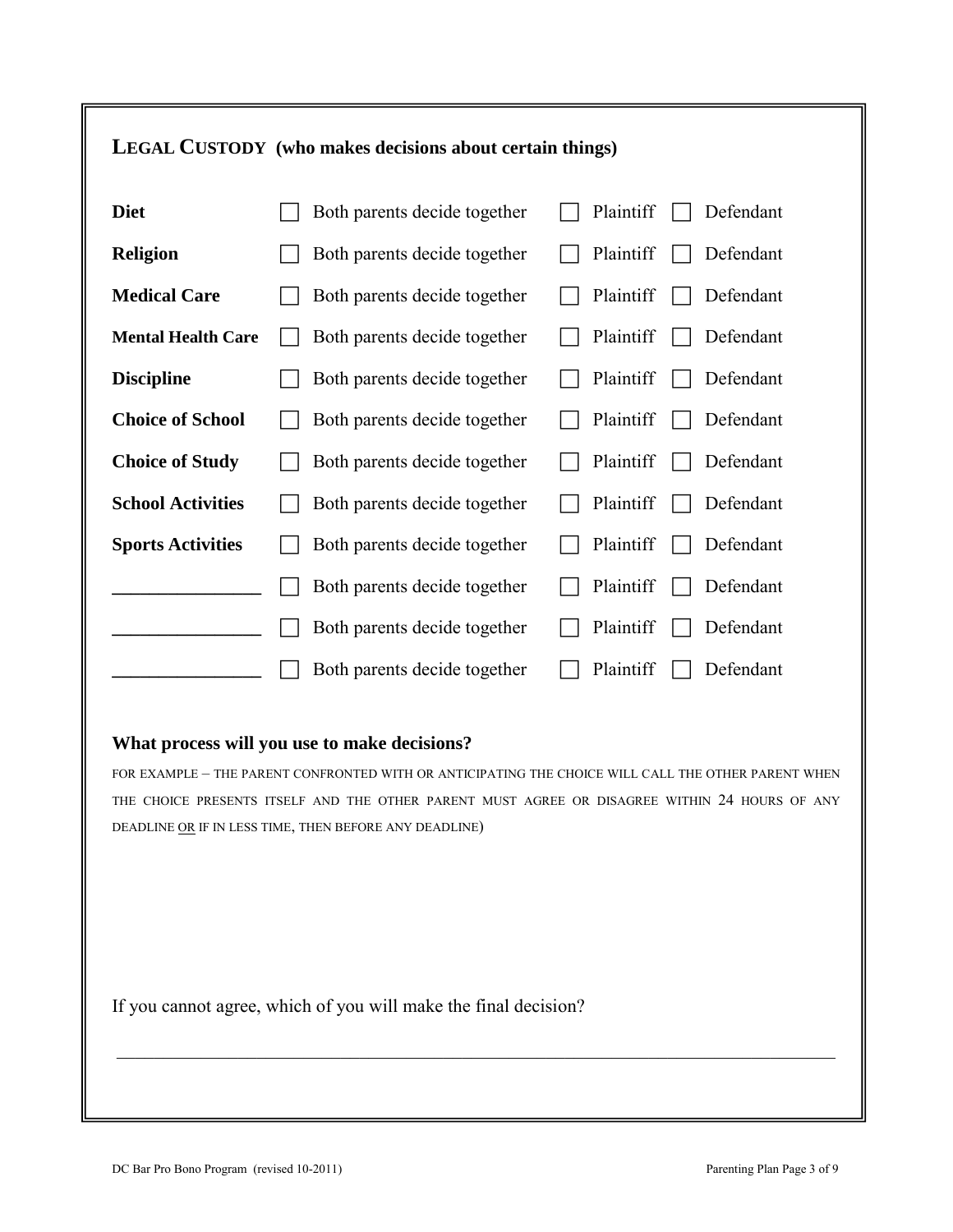**The child(ren)'s residence is with \_\_\_\_\_\_\_\_\_\_\_\_\_\_\_\_\_\_\_\_\_\_\_\_\_\_\_\_\_\_\_\_\_\_\_\_\_\_\_\_\_\_\_\_\_\_\_\_\_** 

#### **Describe which days and which times of day the child(ren) will be with each person:**

| Sunday                                                                                    | Monday | Tuesday | Wednesday                                                            | Thursday | Friday | Saturday |
|-------------------------------------------------------------------------------------------|--------|---------|----------------------------------------------------------------------|----------|--------|----------|
|                                                                                           |        |         |                                                                      |          |        |          |
|                                                                                           |        |         |                                                                      |          |        |          |
|                                                                                           |        |         |                                                                      |          |        |          |
|                                                                                           |        |         |                                                                      |          |        |          |
|                                                                                           |        |         |                                                                      |          |        |          |
|                                                                                           |        |         |                                                                      |          |        |          |
| This schedule is                                                                          |        |         | $\Box$ every week $\Box$ every two weeks $\Box$ other                |          |        |          |
|                                                                                           |        |         | If not weekly, which of you has the child(ren) the rest of the time? |          |        |          |
| Drop-off                                                                                  |        |         | Where?                                                               |          |        |          |
|                                                                                           |        |         |                                                                      |          |        |          |
| Pick-up                                                                                   |        |         |                                                                      |          |        |          |
|                                                                                           |        |         |                                                                      |          |        |          |
| If one of you doesn't show up, how long will the other wait?                              |        |         |                                                                      |          |        |          |
| If there are extraordinary costs (taxi, train, plane, etc.) who will pay for which costs? |        |         |                                                                      |          |        |          |
|                                                                                           |        |         |                                                                      |          |        |          |
|                                                                                           |        |         |                                                                      |          |        |          |
|                                                                                           |        |         |                                                                      |          |        |          |
|                                                                                           |        |         |                                                                      |          |        |          |
|                                                                                           |        |         |                                                                      |          |        |          |
|                                                                                           |        |         |                                                                      |          |        |          |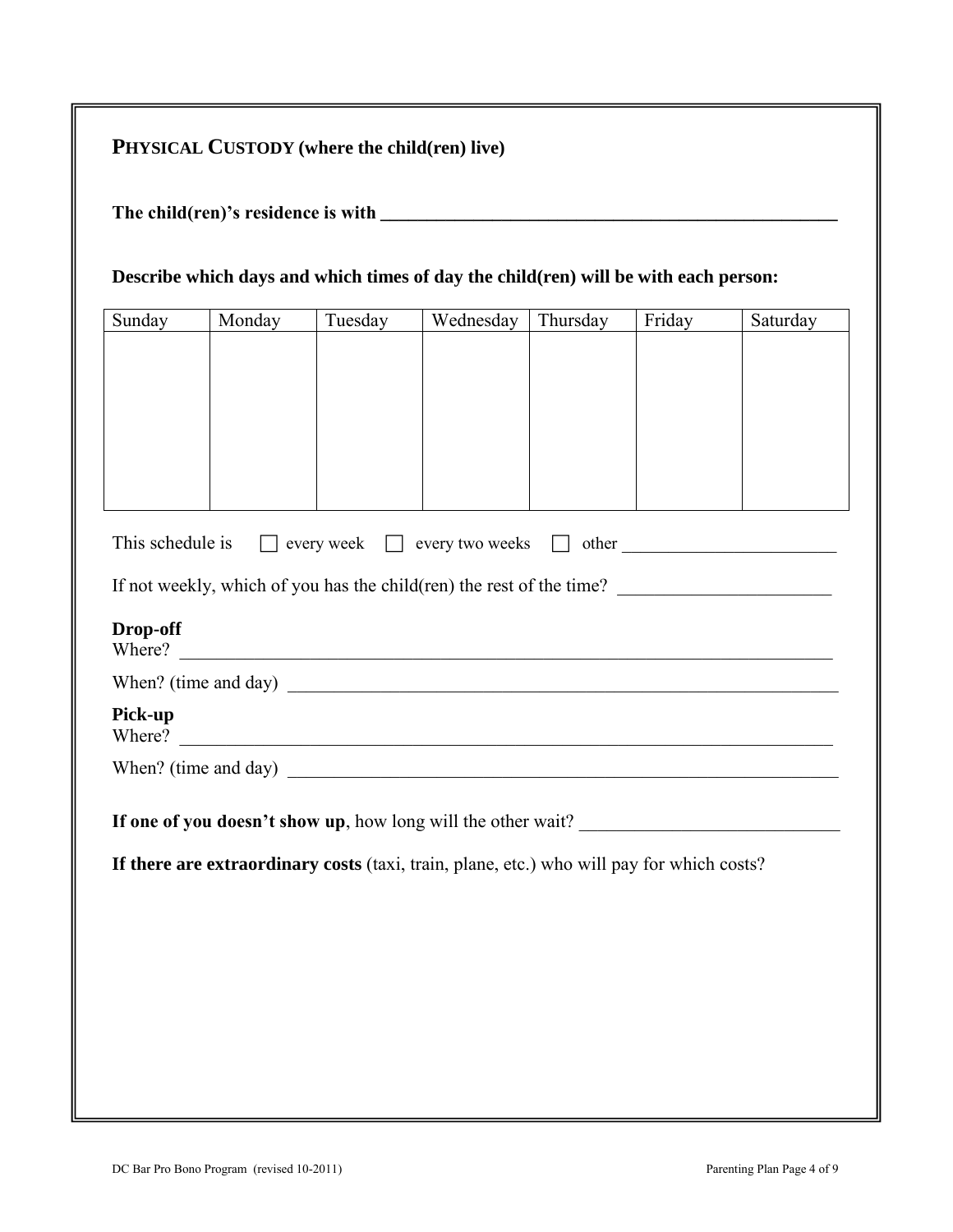## **HOLIDAY VISITATION**

|                             | Where will the child stay in |        |                   |
|-----------------------------|------------------------------|--------|-------------------|
| <b>HOLIDAY</b>              | Year A                       | Year B | <b>Every Year</b> |
| Martin Luther King Day      |                              |        |                   |
| President's Day             |                              |        |                   |
| Easter                      |                              |        |                   |
| Memorial Day                |                              |        |                   |
| $4th$ of July               |                              |        |                   |
| Labor Day                   |                              |        |                   |
| Yom Kippur                  |                              |        |                   |
| Rosh Hashanah               |                              |        |                   |
| Thanksgiving                |                              |        |                   |
| Vacation after Thanksgiving |                              |        |                   |
| <b>Christmas Vacation</b>   |                              |        |                   |
| Christmas Day               |                              |        |                   |
| Kwanza                      |                              |        |                   |
| New Year's Eve/Day          |                              |        |                   |
| <b>Spring Vacation</b>      |                              |        |                   |
| Easter Sunday               |                              |        |                   |
| Child's Birthday            |                              |        |                   |
| Mother's Day                |                              |        |                   |
| Father's Day                |                              |        |                   |
| Other holiday:              |                              |        |                   |
| (Chanukah, Passover,        |                              |        |                   |
| Ramadan, etc)               |                              |        |                   |
|                             |                              |        |                   |

### **Summer Vacation:**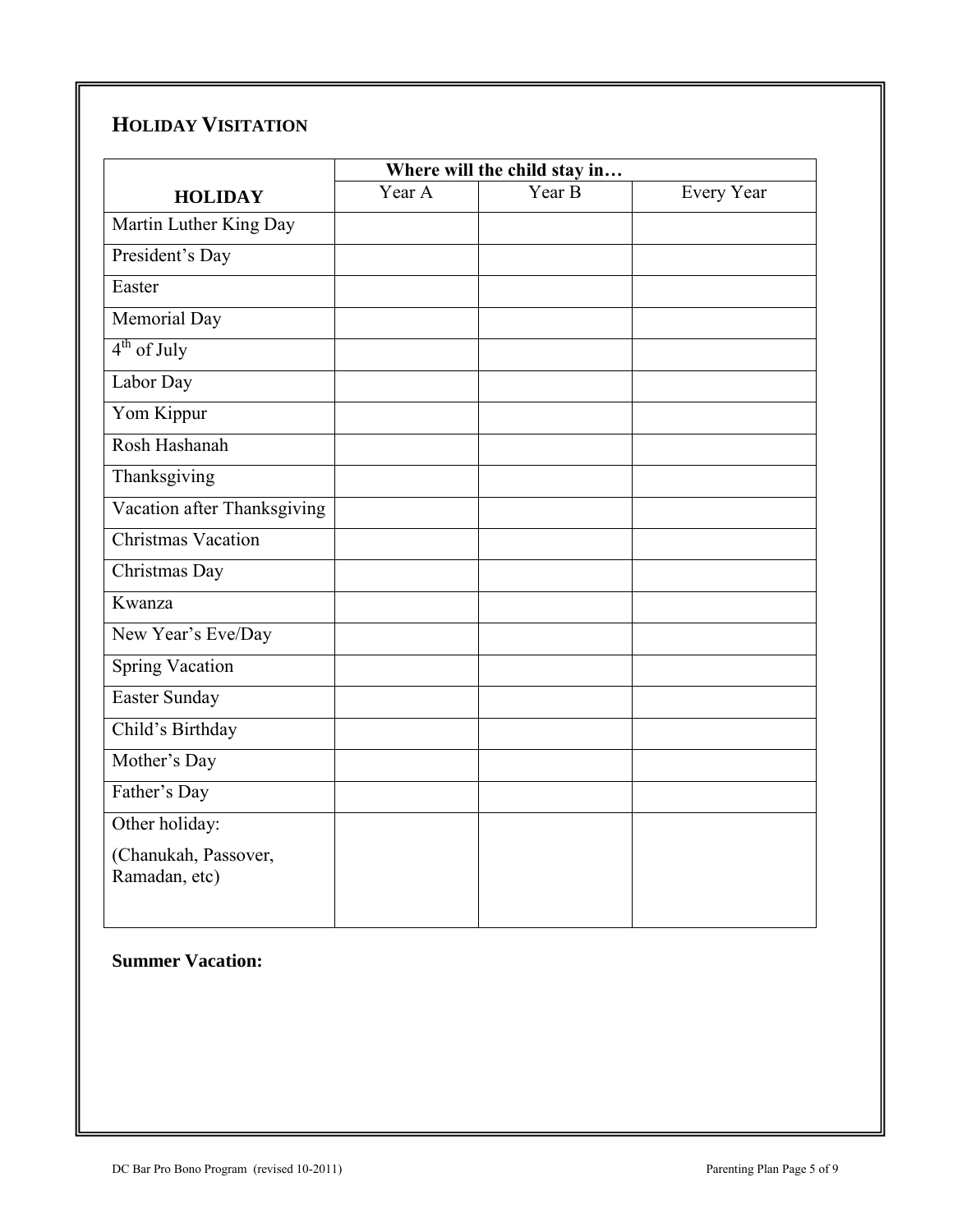| <b>Name of Child</b> | <b>Activity</b> | <b>Will both of you attend?</b><br>If not, which of you will attend? |
|----------------------|-----------------|----------------------------------------------------------------------|
|                      |                 |                                                                      |
|                      |                 |                                                                      |
|                      |                 |                                                                      |
|                      |                 |                                                                      |
|                      |                 |                                                                      |
|                      |                 |                                                                      |
|                      |                 |                                                                      |
|                      |                 |                                                                      |
|                      |                 |                                                                      |
|                      |                 |                                                                      |
|                      |                 |                                                                      |
|                      |                 |                                                                      |
|                      |                 |                                                                      |
|                      |                 |                                                                      |

| <b>TEMPORARY CHANGES TO THIS PARENTING SCHEDULE</b><br>FROM TIME TO TIME, ONE OF YOU MIGHT WANT OR NEED TO REARRANGE THE PARENTING TIME SCHEDULE DUE TO<br>WORK, FAMILY OR OTHER EVENTS. YOU CAN ATTEMPT TO AGREE ON THESE CHANGES, IF YOU CANNOT AGREE, THE<br>PARENT RECEIVING THE REQUEST WILL MAKE THE FINAL DECISION. |  |  |
|----------------------------------------------------------------------------------------------------------------------------------------------------------------------------------------------------------------------------------------------------------------------------------------------------------------------------|--|--|
| The parent asking for the change will ask<br>in person $\Box$ by letter/email<br>by phone                                                                                                                                                                                                                                  |  |  |
| 24 hours<br>no later than<br>12 hours<br>week<br>1 month                                                                                                                                                                                                                                                                   |  |  |
| The parent being asked for a change will reply<br>in person $\Box$ by letter/email<br>by phone                                                                                                                                                                                                                             |  |  |
| no later than<br>12 hours<br>24 hours<br>1 month<br>week                                                                                                                                                                                                                                                                   |  |  |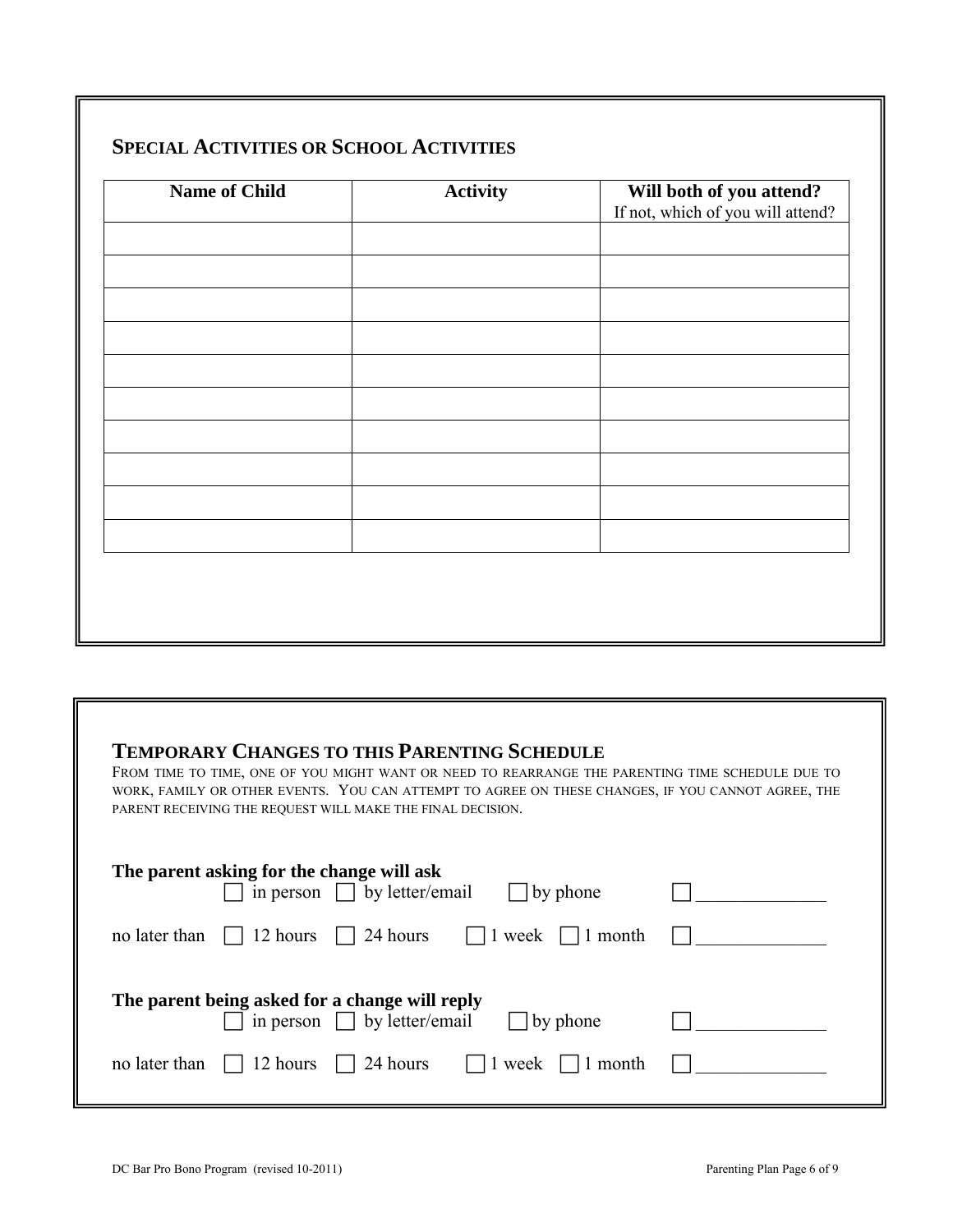| When the child (ren) is are with the one of you, how may they contact the other parent? |
|-----------------------------------------------------------------------------------------|
|                                                                                         |
|                                                                                         |

# **CHILD(REN)'S EXPENSES**

| <b>Expense</b>                                                       | Mother - amount or % | Father – amount or $\%$ |
|----------------------------------------------------------------------|----------------------|-------------------------|
| Health Insurance Coverage                                            |                      |                         |
| Medical Care (including co-pays)                                     |                      |                         |
| Dental (braces, fillings, etc.)                                      |                      |                         |
| Vision (eyeglasses, contacts, etc.)                                  |                      |                         |
| Other Health Care                                                    |                      |                         |
| <b>Mental Health Care</b>                                            |                      |                         |
| Education (tuition, books, fees, etc.)                               |                      |                         |
| Childcare (work-related)                                             |                      |                         |
| Other (music lessons, sports equipment,<br>car insurance, etc.)      |                      |                         |
| Other                                                                |                      |                         |
| Other                                                                |                      |                         |
| Other                                                                |                      |                         |
| Other                                                                |                      |                         |
| Unexpected Expenses not anticipated at<br>the time of this agreement |                      |                         |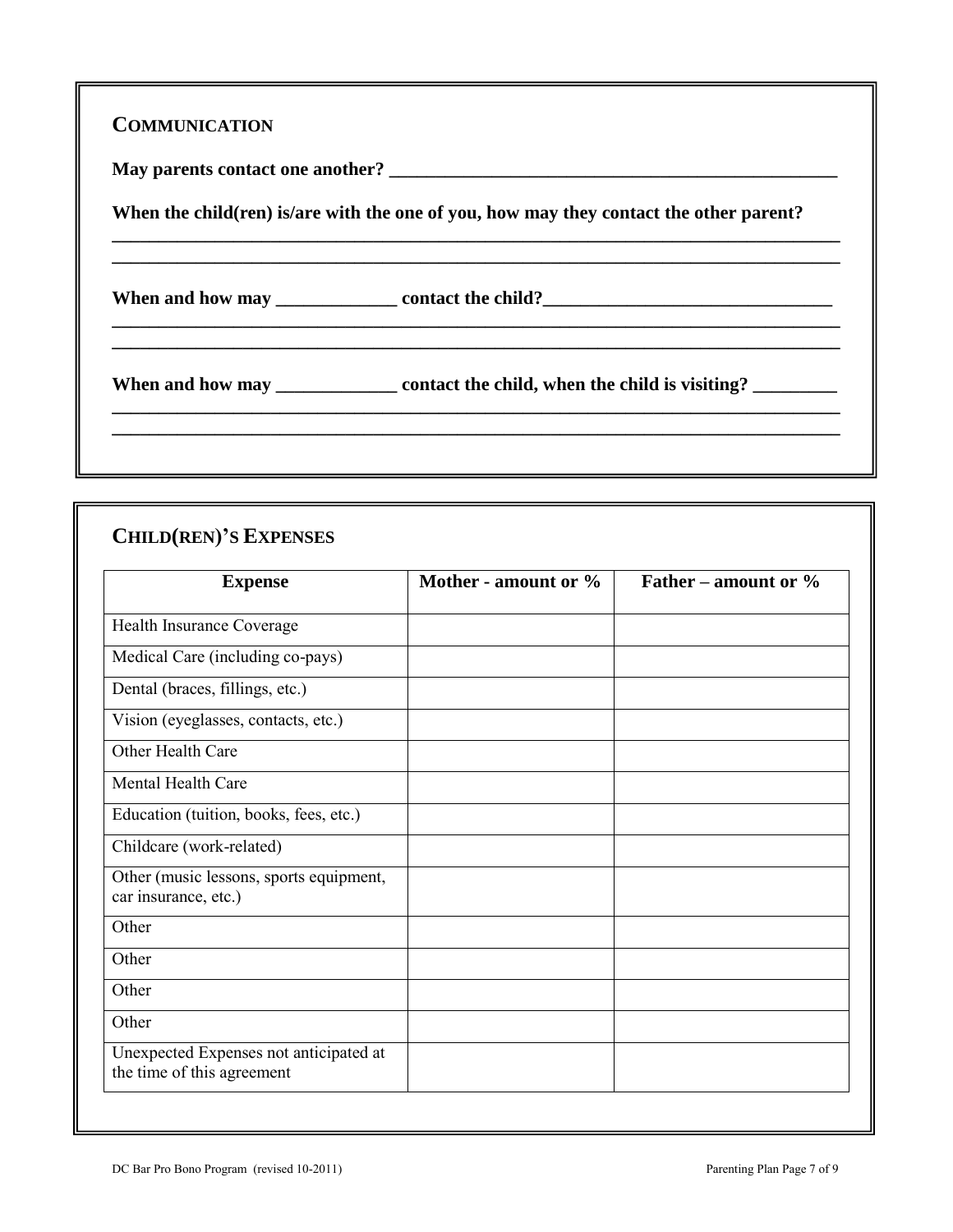| <b>CHILD SUPPORT GUIDELINES</b> |                                                        |
|---------------------------------|--------------------------------------------------------|
| Child support will be paid by   | Plaintiff $\Box$<br>Defendant                          |
| $\mathbf{s}$<br>Amount          | every two weeks<br>every week<br>once a month<br>other |

| <b>TAXES</b> (who can take the income tax deduction for the child(ren) each year)           |  |  |  |  |
|---------------------------------------------------------------------------------------------|--|--|--|--|
| <b>Plaintiff</b> can take the deduction $\Box$ in Year A $\Box$ in Year B $\Box$ Every Year |  |  |  |  |
| <b>Defendant</b> can take the deduction $\Box$ in Year A $\Box$ in Year B $\Box$ Every Year |  |  |  |  |
| <b>Other</b>                                                                                |  |  |  |  |
|                                                                                             |  |  |  |  |

| <b>COLLEGE</b> (if you send your child(ren) to college)                                                                                                                                                                                                |  |  |
|--------------------------------------------------------------------------------------------------------------------------------------------------------------------------------------------------------------------------------------------------------|--|--|
| <b>Plaintiff</b> will pay all college tuition, room and board, and books.                                                                                                                                                                              |  |  |
| <b>Defendant</b> will pay all college tuition, room and board, and books.                                                                                                                                                                              |  |  |
| <b>Plaintiff and Defendant will share</b> expenses for college tuition, room and board, and books.<br><b>Plaintiff</b> will pay _____ % of the total expenses.<br><b>Defendant</b> will pay $\%$ of the total expenses.<br>* these must add up to 100% |  |  |
| Other                                                                                                                                                                                                                                                  |  |  |
|                                                                                                                                                                                                                                                        |  |  |
|                                                                                                                                                                                                                                                        |  |  |
|                                                                                                                                                                                                                                                        |  |  |